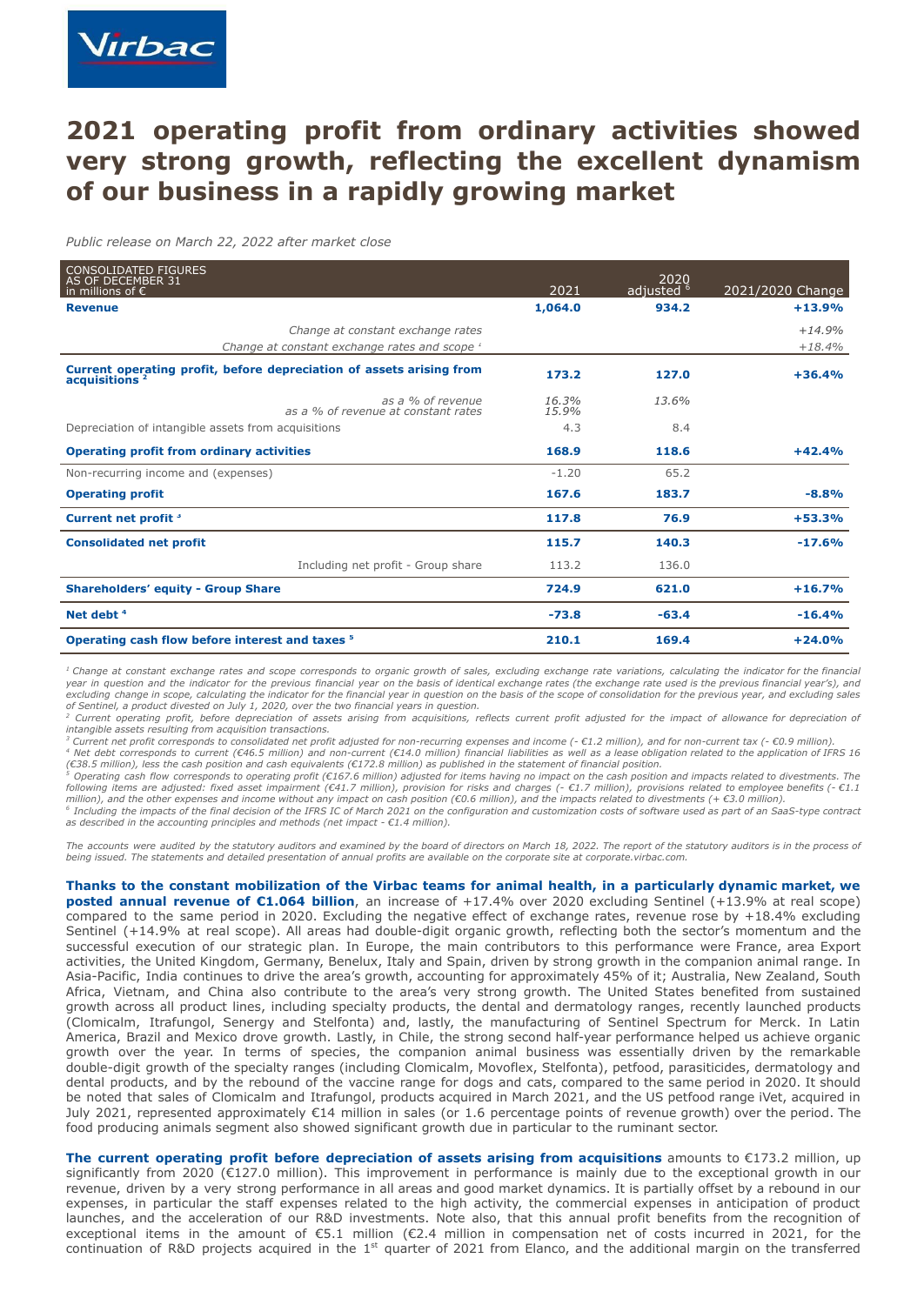

inventories of the Clomicalm and Itrafungol products that have benefited from a zero cost of sales as part of the acquisition, and €2.7 million for the reversal of provision for disputes, which have become irrelevant). All of these items represent a positive impact of 0.5 percentage point on the "current operating profit, before depreciation of assets arising from acquisitions" to "revenue" for the period.

**Current net profit (net consolidated profit adjusted for non-recurring expenses and income and for non-current taxes)** totaled €117.8 million, up 53.3% from 2020. This very strong improvement in our current net profit is explained by the reasons given above, in particular the excellent growth of our business and the very strong control of our costs, despite the rebound observed in 2021. It should be noted that our financial result corresponds to a charge of €8.5 million, which is significantly down from the same period in 2020 (charge of €10.4 million). This is explained by the decrease in the cost of net debt of €5.1 million resulting from the repayment of our bank financing following divestment of the Sentinel range; the latter is offset by the decrease in foreign exchange profit of €3.1 million due to the impairment of the Chilean peso against the euro and the US dollar in 2021 compared to the same period in 2020.

**Net profit - Group Share** amounted to €113.2 million, down from the previous year (€136.0 million), which is explained by the divestment of Sentinel in July 2020.

**On the financial side**, our net debt amounts to - €73.8 million at the end of December 2021, compared to - €63.4 million at the end of December 2020. This positive change in our cash position over the year is mainly due to strong cash generation, which enabled the financing of more sustained capital expenditures (current and acquisitions including the redemption of minority shares of Centrovet), higher working capital requirements in 2021 given the strong increase in our revenue, and finally the payment of dividends with respect to the 2020 profit.

# **Outlook**

In line with our strategic plan, and in a more standardized market, in 2022 we anticipate revenue growth of between 5% and 8% at constant rates and scope. While the ratio of "current operating profit before depreciation of assets arising from acquisitions" to "revenue", as previously announced, should consolidate around 15% at constant exchange rates (with a voluntary over-investment in R&D of approximately 1 percentage point of revenue compared to 2021). Our debt relief should be around €60 million, excluding dividends, at constant scope and exchange rates. In addition, the distribution of a net dividend of €1.25 per share for the 2021 financial year will be proposed to the next general meeting of shareholders.

# Covid-19 Health Crisis

We continue to face significant production, logistical and supply constraints with regard to certain intermediaries, and more recently, the impact of inflation on our costs.

### Conflict between Ukraine and Russia

We are deeply touched and saddened by what is currently happening in Ukraine, and the humanitarian disaster generated by this war, and we would like to express our support for all the victims. In terms of our business, any direct exposure to this crisis situation is minimal, as our sales to Russia and Ukraine account for less than 0.5% of our total revenue. It should also be noted that we do not have a subsidiary in these two countries, instead we work with distributors. However, we remain vigilant and have formed an internal team to monitor the situation closely, and the possible indirect consequences for our Group, in particular with regard to energy costs (sharply increasing), and certain raw materials.

# **ANALYSTS' PRESENTATION - VIRBAC**

We will hold an analysts meeting on Wednesday, March 23, 2022 at 2:30 p.m. (Paris time - *CET*) in the Edouard VII Business Center's auditorium, 23 square Edouard VII - 75 009 Paris (France).

Participants may arrive 15 minutes before the start of the meeting. Access to the meeting will be subject to the health regulations in force on that date.

You may also attend the meeting using the webcast (audio+slides), available via the link below.

# Information for participants:

Webcast access link: <https://bit.ly/3JNOPVn>

This access link is available on the corporate.virbac.com site, under the heading "financial press releases". This link allows participants to access the live and/or archived version of the webcast.

You can ask questions via chat (text) directly during the webcast or after watching the replay at the following email address: finances@virbac.com.